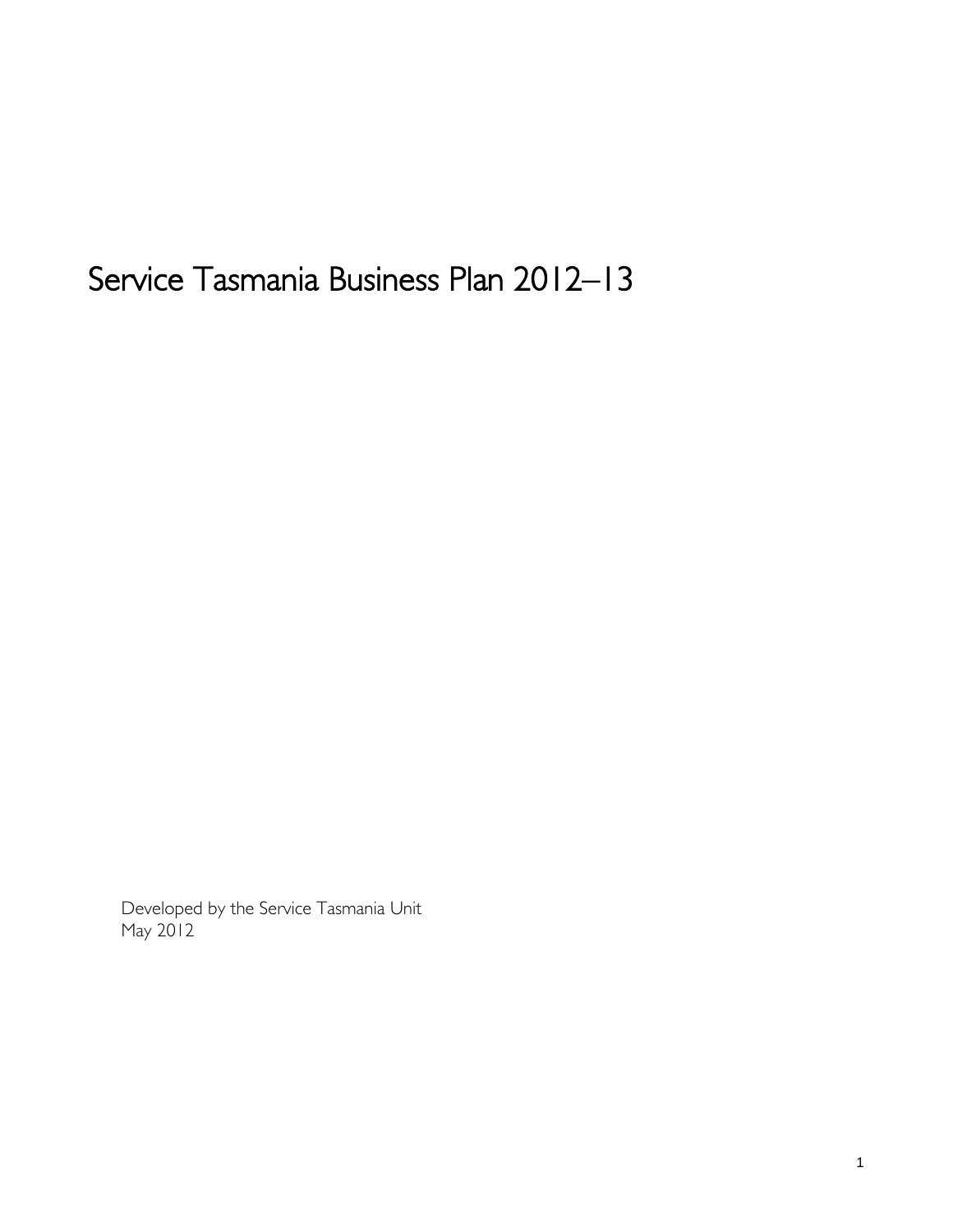# Contents

| Ι.      |  |
|---------|--|
| 2.      |  |
| 3.      |  |
| 4.      |  |
| 5.      |  |
| 6.      |  |
|         |  |
|         |  |
|         |  |
| 8.      |  |
| 9.      |  |
| 10.     |  |
| $\prod$ |  |
| 12.     |  |
| 13.     |  |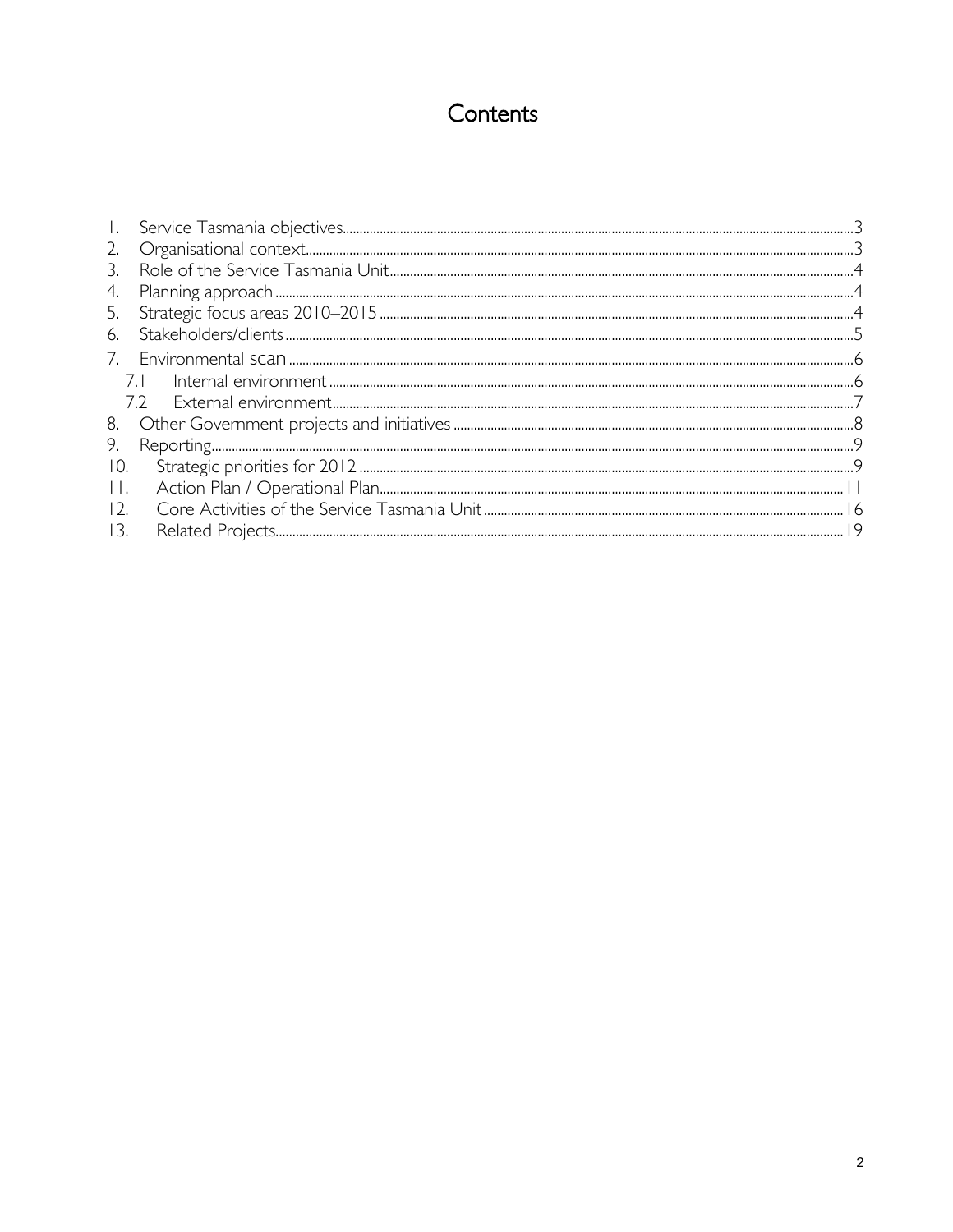#### <span id="page-2-0"></span>1. Service Tasmania objectives

Service Tasmania is responsible for the development and delivery of services through three service delivery 'channels' – a network of 27 shops, a telephone channel, and the Service Tasmania Online website.

Service Tasmania works closely with State Government agencies to identify new services, and forms partnerships with Commonwealth and Local Government organisations to deliver their services through Service Tasmania's channels.

#### <span id="page-2-1"></span>2. Organisational context

The overall direction and major initiatives of Service Tasmania are governed by the Service Tasmania Board. These activities are carried out or overseen by the Service Tasmania Unit within the Department of Premier and Cabinet (DPAC).

The Service Tasmania Unit works closely with the Lead Agencies responsible for operational management of Service Tasmania's three service delivery channels. The Board has a Master Level Agreement with each Lead Agency, covering operational and business standards across the Service Tasmania organisation.

The Department of Primary Industries, Parks, Water and Environment (DPIPWE) is the Lead Agency for shop services. This Lead Agency manages the day-to-day operations of the 27 Service Tasmania shops around Tasmania. The Shops are supported by the Shop Operations Group which provides administrative and systems support.

The Telecommunications Management Division (TMD) in DPAC is the Lead Agency for phone services. TMD is responsible for managing the day-to-day operations of the Service Tasmania One Number for Government, including the Government Contact Centre which handles enquiries to government made over the telephone and through the online 'Ask Service Tasmania' help desk.

The Department of Education is the Lead Agency for Service Tasmania Online. This Lead Agency is responsible for strategic development and day-to-day management of the Service Tasmania Online website.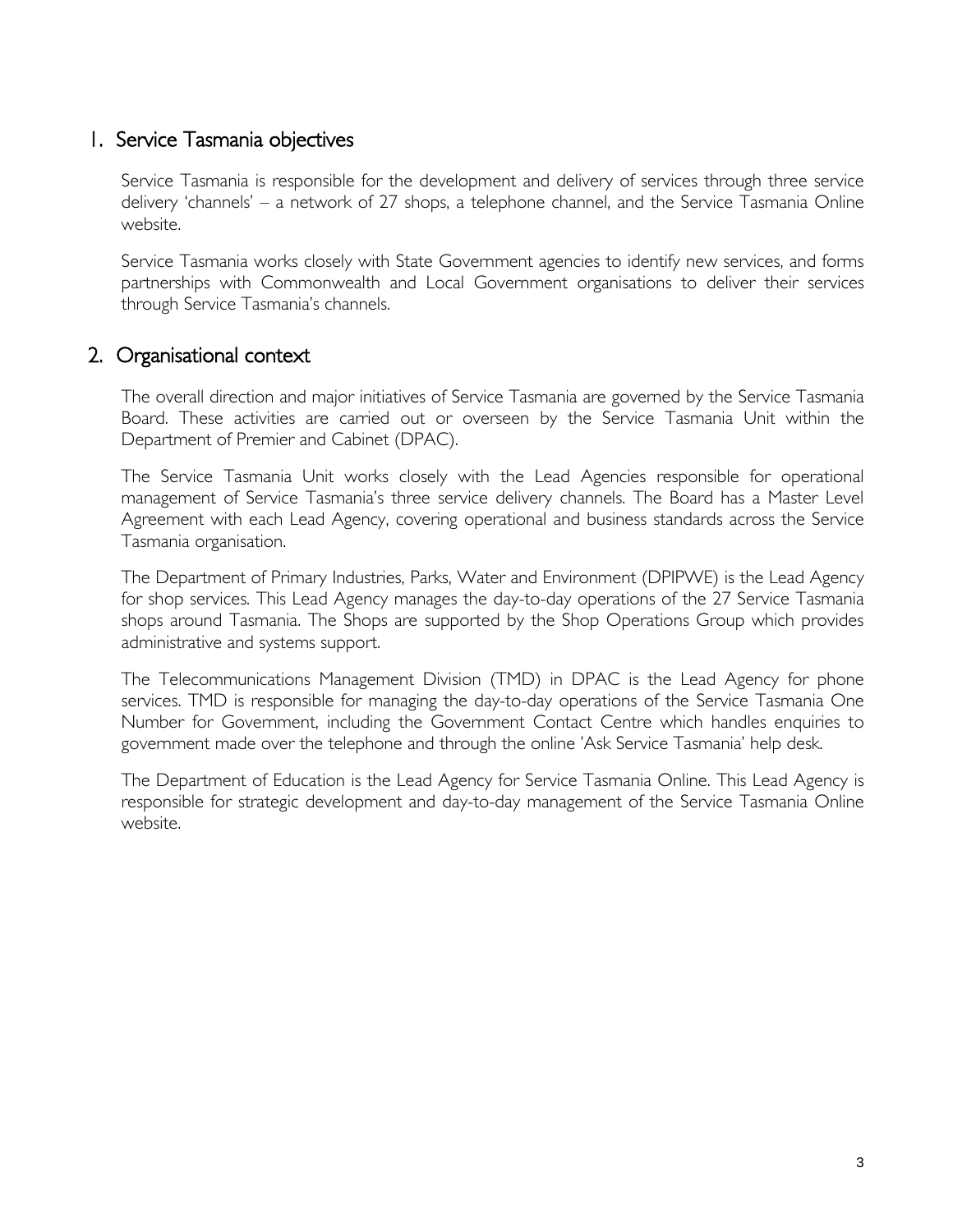#### <span id="page-3-0"></span>3. Role of the Service Tasmania Unit

The Service Tasmania Unit within DPAC undertakes a variety of functions under direction from the Service Tasmania Board. These include:

- identifying and developing new business opportunities across the three Service Tasmania service delivery channels;
- Coordinating of services across the Lead Agencies;
- managing, and ongoing operation of, the Tasmanian Government Personal Information Card and the Tasmanian Government Client Update Service;
- managing, and the ongoing operation of, Service Tasmania's Procedural Information Management System, Quest; and
- providing executive support to the Service Tasmania Board, including:
	- o coordinating marketing activities;
	- o Financial management of Service Tasmania; and
	- o Negotiation and ongoing management of Partnership Agreements.

#### <span id="page-3-1"></span>4. Planning approach

This Business Plan was developed by the Service Tasmania Unit in May 2012.

#### <span id="page-3-2"></span>5. Strategic focus areas 2010–2015

Service Tasmania planning priorities are guided by the *Service Tasmania Strategic Plan 2010–2015*. This Plan focuses on four areas:

- **Our business** To have a business that is sustainable and provides a 'front door' to government services.
- **Our customers** Delivery of customer focussed government services to the Tasmanian community that are contemporary, accessible and of a consistent quality.
- **Our people** Service Tasmania staff will be skilled, valued, courteous and informed customer service professionals.
- **Our partners –** Service Tasmania will foster relationships with our Partners in a collaborative way and will seek to provide a 'value for money' service.

These focus areas are supported by the strategic priorities 2012–2013 outlined in Section [10](#page-8-1) of this document, as well as the ongoing, routine activities of the Service Tasmania Unit, which are also included in Section [10.](#page-8-1)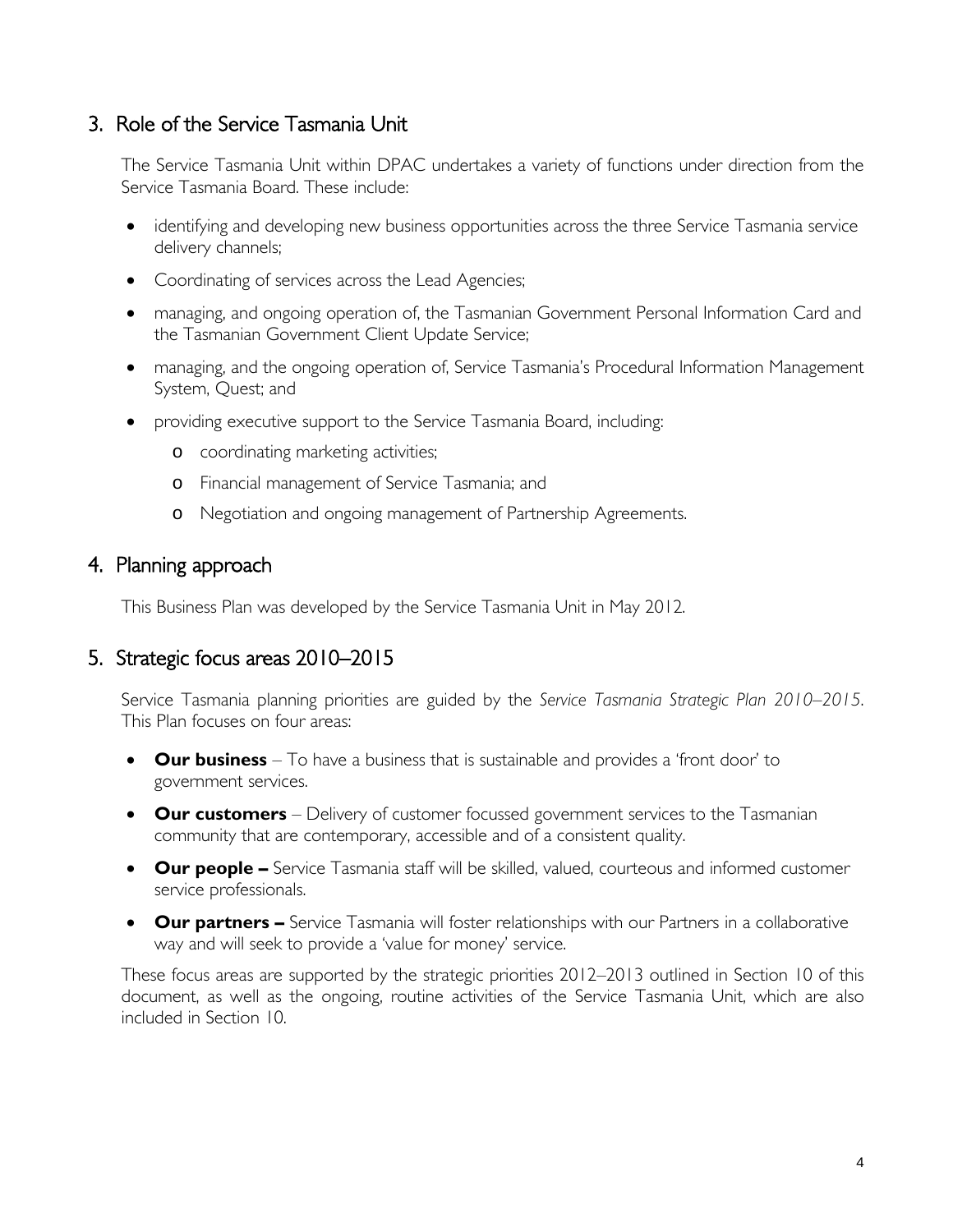# <span id="page-4-0"></span>6. Stakeholders/clients

The following table identifies Service Tasmania's key clients/stakeholders/ service providers and relationships:

| Client/Stakeholder/Service Provider                                                                                                                                                                                                                                                                     | Relationship                                                                                                                                                                                                                                                                                                                                                                                                                                                                                                                                                                                                                                                                                                                                                     |
|---------------------------------------------------------------------------------------------------------------------------------------------------------------------------------------------------------------------------------------------------------------------------------------------------------|------------------------------------------------------------------------------------------------------------------------------------------------------------------------------------------------------------------------------------------------------------------------------------------------------------------------------------------------------------------------------------------------------------------------------------------------------------------------------------------------------------------------------------------------------------------------------------------------------------------------------------------------------------------------------------------------------------------------------------------------------------------|
| Minister and Government<br>Tasmanian Government                                                                                                                                                                                                                                                         | Policy advice<br>٠<br>Strategic development, including support and<br>coordination of service delivery activities                                                                                                                                                                                                                                                                                                                                                                                                                                                                                                                                                                                                                                                |
| Tasmanian Public                                                                                                                                                                                                                                                                                        | Service delivery to the Tasmanian community via the<br>٠<br>three Lead Agencies and the Service Tasmania Unit.                                                                                                                                                                                                                                                                                                                                                                                                                                                                                                                                                                                                                                                   |
| Service Tasmania Board                                                                                                                                                                                                                                                                                  | Strategic development, including support and<br>$\bullet$<br>coordination of service delivery activities<br>Implementation of Business and Strategic Plan activities                                                                                                                                                                                                                                                                                                                                                                                                                                                                                                                                                                                             |
| Lead Agencies:<br>DPAC - TMD (Phones)<br>DPIPWE (Shops)<br>DOE - LINC Tasmania (Online)                                                                                                                                                                                                                 | Service delivery implementation and support<br>٠<br>Service delivery improvement<br>Cooperation in pursuing related activities                                                                                                                                                                                                                                                                                                                                                                                                                                                                                                                                                                                                                                   |
| Tasmanian Government agencies<br>(Client Agencies)                                                                                                                                                                                                                                                      | Service development/enhancement<br>Facilitation, coordination, establishing linkages<br>Participation in whole-of-government projects<br>Support of relevant activities<br>٠                                                                                                                                                                                                                                                                                                                                                                                                                                                                                                                                                                                     |
| Local Government (Councils)<br>Local Government Association of<br>Tasmania (LGAT)                                                                                                                                                                                                                       | Service development/enhancement<br>$\bullet$<br>Partnership development and ongoing review/<br>٠<br>management                                                                                                                                                                                                                                                                                                                                                                                                                                                                                                                                                                                                                                                   |
| Commonwealth Government<br>Other State Governments                                                                                                                                                                                                                                                      | Service development/enhancement<br>$\bullet$<br>Partnership development and ongoing<br>review/management<br>Exchange of best practice service delivery and<br>benchmarking information                                                                                                                                                                                                                                                                                                                                                                                                                                                                                                                                                                           |
| Contractors and suppliers:<br>Westpac (and Australia Post)<br>Eclipse<br><b>TMD</b><br>Marketing Service Providers Panel<br>ABnote<br>Developer of existing Personal<br>Information Card system<br>Geomatic Technologies<br>Department of Primary Industries<br>Parks Water and Environment<br>(DPIPWE) | Whole of Government Banking contract and revenue<br>$\bullet$<br>collection contract (Westpac)<br>Eclipse provides maintenance support for the Quest<br>application (and is the proposed developer for PIMS)<br>TMD provides hosting services for key Service<br>Tasmania services (Service Tasmania Online, Quest<br>and Personal Information Card)<br>Service Tasmania uses the preferred supplier panel for<br>marketing and communications purposes<br>ABnote produces the Tasmanian Government<br>Personal Information Card<br>Programming and technological troubleshooting<br>expertise in relation to current PIC system rest<br>predominantly with the system developer.<br>Geomatic Technologies provide support and maintain<br>Client Update Service |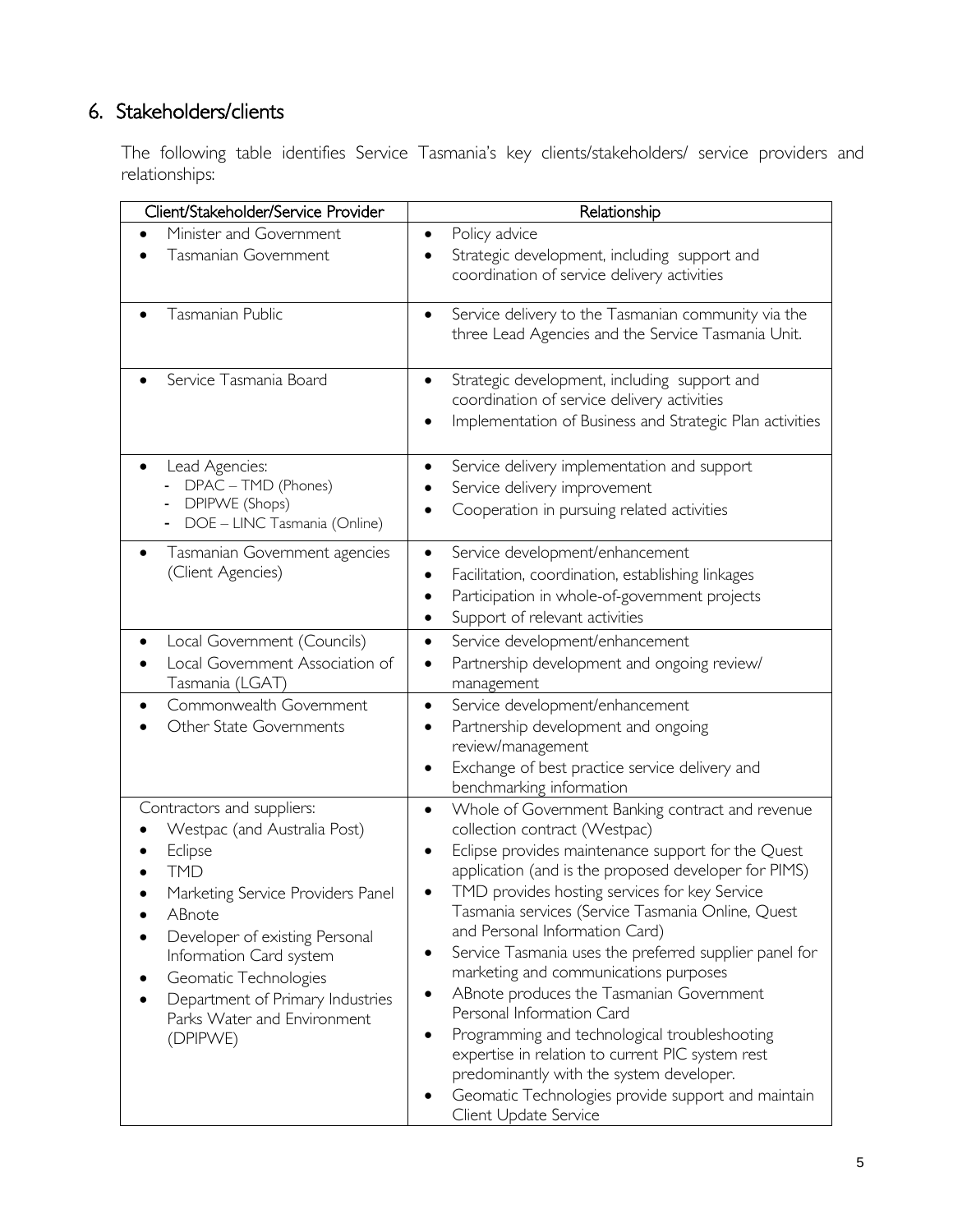| DPIPWE will provide a hosting environment for the<br>PIMS system. |  |
|-------------------------------------------------------------------|--|
|                                                                   |  |

### <span id="page-5-0"></span>7. Environmental scan

The primary factors impacting on Service Tasmania have been identified below and classified according to issues to be aware of and those that the Unit can influence:

#### <span id="page-5-1"></span>7.1 Internal environment

|                        | Issues to be acknowledged                                                                                                                                                                                                           | Issues that can be influenced/<br>responded to                                                                                                      |
|------------------------|-------------------------------------------------------------------------------------------------------------------------------------------------------------------------------------------------------------------------------------|-----------------------------------------------------------------------------------------------------------------------------------------------------|
| $Resources - quantity$ | Size of team $-$ limited<br>٠<br>human resources                                                                                                                                                                                    | Increased demand for STU to<br>$\bullet$<br>assist agencies with their<br>projects as other resources<br>diminish, need for a strategic<br>response |
| $Resources - quality$  | Pressure to learn new skills<br>and be experts in certain<br>fields, eg PIMS. We need to<br>learn and train people. We<br>need to balance<br>expectations vs skills.<br>Timing and resourcing<br>needs to take this into<br>account | Need to overcome key person<br>٠<br>dependencies in particular<br>areas                                                                             |
|                        | A loss of expertise within<br>Service Tasmania could<br>affect relationships with<br>stakeholders                                                                                                                                   |                                                                                                                                                     |
|                        | Service Provision Review<br>$\bullet$<br>changes to staff and shop<br>opening hours with have<br>internal (staff) and external<br>(customer feedback)<br>ramifications                                                              | There will be some resistance<br>$\bullet$<br>to change among staff and this<br>will need to be managed.                                            |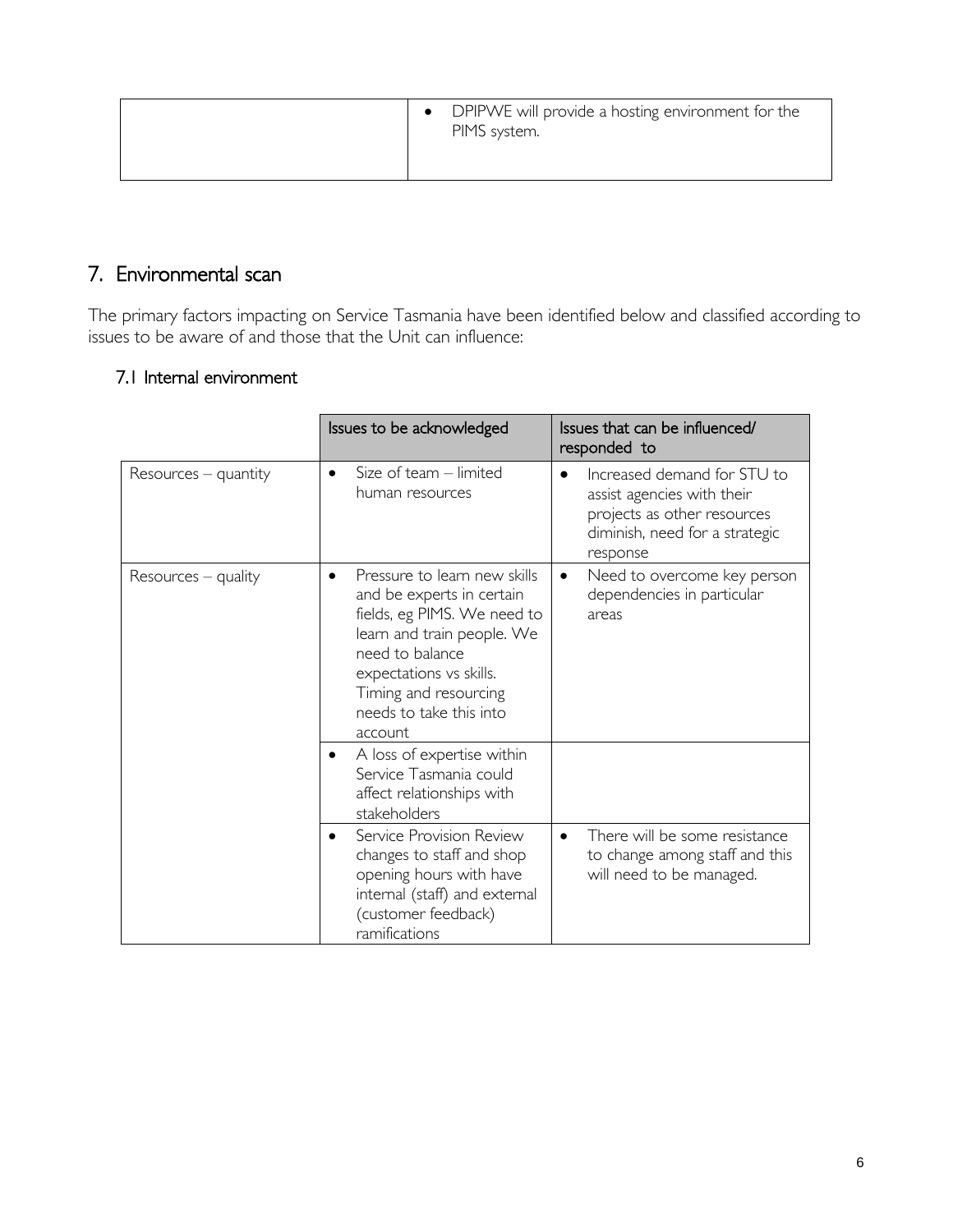## <span id="page-6-0"></span>7.2 External environment

|                       | Issues to be acknowledged                                                                                                                                                                                                                                                                                                                                     | Issues that can be influenced/<br>responded to                                                                                                                                                                                                                                                                                              |
|-----------------------|---------------------------------------------------------------------------------------------------------------------------------------------------------------------------------------------------------------------------------------------------------------------------------------------------------------------------------------------------------------|---------------------------------------------------------------------------------------------------------------------------------------------------------------------------------------------------------------------------------------------------------------------------------------------------------------------------------------------|
| Economic              | Decrease in over the counter<br>$\bullet$<br>business will be reflected in<br>decreased transaction fees                                                                                                                                                                                                                                                      | Looking at trends in reduced<br>$\bullet$<br>over-the-counter transactions<br>and responding with new<br>funding models such as for<br>online or phone transactions.                                                                                                                                                                        |
|                       | Financial pressures in current<br>budget environment leading to<br>silo mentality in some areas                                                                                                                                                                                                                                                               |                                                                                                                                                                                                                                                                                                                                             |
|                       | Ongoing budget constraints/<br>reduction in public spending                                                                                                                                                                                                                                                                                                   |                                                                                                                                                                                                                                                                                                                                             |
|                       | Customer demands/increase<br>$\bullet$<br>in expectations                                                                                                                                                                                                                                                                                                     |                                                                                                                                                                                                                                                                                                                                             |
| Technological         | <b>ICT Policy Board and strategy</b><br>$\bullet$<br>- role of Board will increase in<br>govt space, which will mean<br>more initiatives led by this<br>Board. Also more ICT<br>investment. Potential growth<br>of Office of eGovernment                                                                                                                      | Increase in uptake of mobile<br>$\bullet$<br>phone technology                                                                                                                                                                                                                                                                               |
|                       | Call centre solution, voice<br>services project (VSP), social<br>media. An old call centre with<br>limited capability that needs to<br>be replaced as do telephone<br>devices on all government<br>desks. Opportunities arising<br>from social media, eg a<br>Facebook page managed by<br>TMD although need to be<br>cautious about creating<br>expectations. | Need to remain agile in<br>$\bullet$<br>response to new technologies<br>(i.e. consumer preferences are<br>changing)                                                                                                                                                                                                                         |
| Customer              | Online demand                                                                                                                                                                                                                                                                                                                                                 | Focus on socially disadvantaged<br>٠                                                                                                                                                                                                                                                                                                        |
|                       | Customer demographics                                                                                                                                                                                                                                                                                                                                         | Need to ensure appropriate<br>$\bullet$<br>cross referral to maximise the<br>transactions in our shops.<br>Note opportunities provided<br>within hubs as literacy services<br>can easily be provided by<br>specialists who can assist in the<br>longer term, rather than ST<br>staff solving short term need.<br>Better data collection and |
|                       | Rising costs<br>$\bullet$                                                                                                                                                                                                                                                                                                                                     | $\bullet$<br>analysis.                                                                                                                                                                                                                                                                                                                      |
| Government/ political | Change of government                                                                                                                                                                                                                                                                                                                                          | Increasing our network of<br>$\bullet$<br>Service Tasmania champions                                                                                                                                                                                                                                                                        |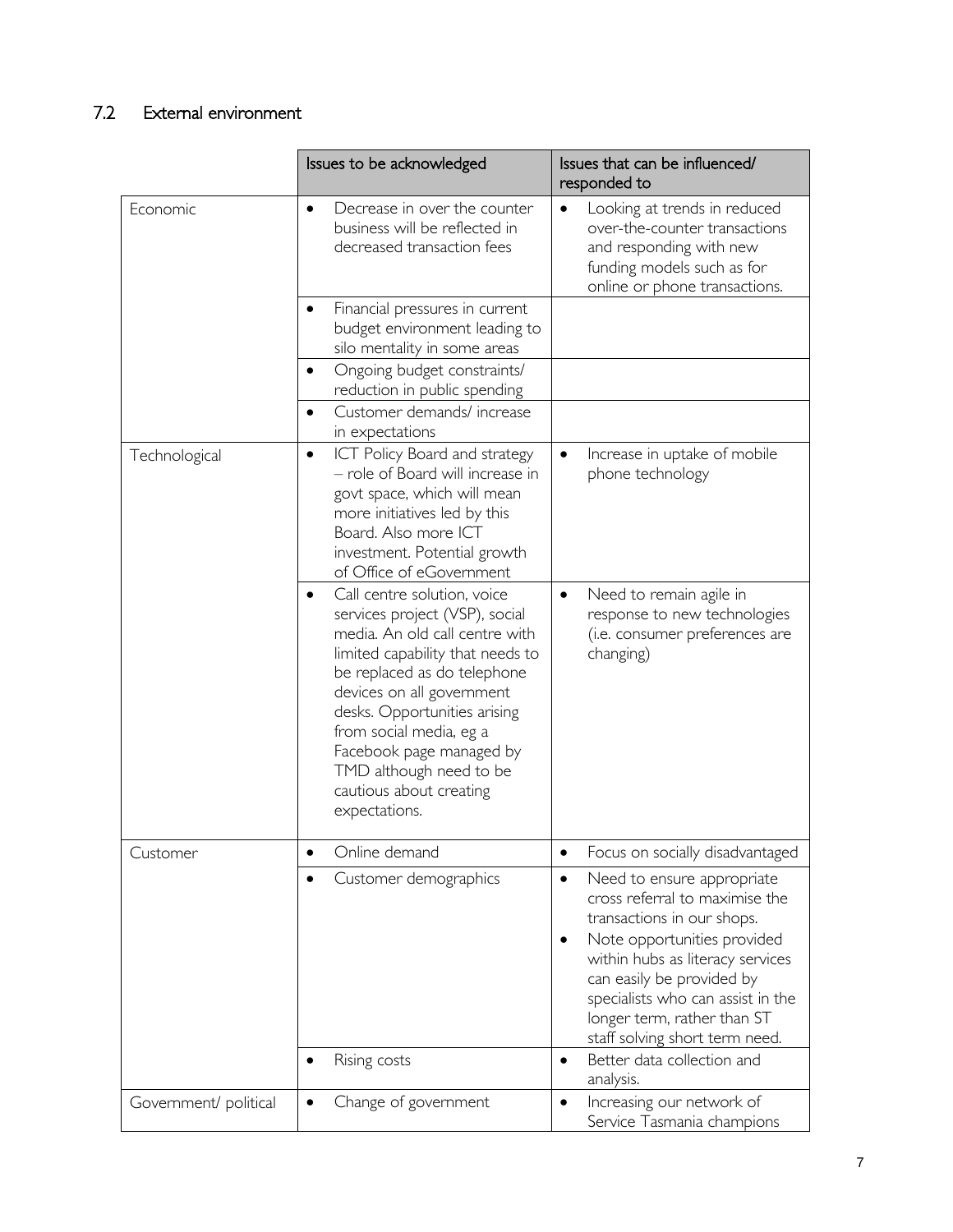|          | Issues to be acknowledged                         | Issues that can be influenced/<br>responded to                                                                                  |
|----------|---------------------------------------------------|---------------------------------------------------------------------------------------------------------------------------------|
|          | Collaboration $-$ finding a<br>common direction   | Integrated service delivery<br>agenda                                                                                           |
| Partners | New opportunities, eg RBF<br>and local government | More strategic involvement in<br>planning within other agencies<br>so we can find opportunities<br>and improve service delivery |
|          | Potential savings opportunities<br>for seniors    | $DIER - \text{actively shifting online}$                                                                                        |

### <span id="page-7-0"></span>8. Other Government projects and initiatives

The following are major Government projects/initiatives in which Service Tasmania has an interest, either in the form of direct involvement or as a more peripheral stakeholder:

- Voice Services Project (VSP) TMD, Department of Premier and Cabinet
- LINCs (Learning and Information Network Centres) LINC Tasmania, Department of Education (specifically LINCs at Bridgewater, Scottsdale, George Town and Queenstown)
- Child and Family Centres (CFC) Department of Health & Human Services, Department of Education and Department of Premier and Cabinet
- Business Tasmania Department of Economic Development Tourism and the Arts (DEDTA)
- Local Government Department of Premier and Cabinet, Local Government Division

Service Tasmania also actively contributes to the fulfilment of two Tasmania Together Goals:

- Goal 5: Vibrant, inclusive and growing communities where people feel valued and connected
- Goal 8: Open and accountable Government that listens and plans for a shared future

Service Tasmania is responsible for leading the achievement of, or contributing to, the following Tasmania Together benchmarks. The ongoing delivery of services across the three channels contributes on a daily basis in relation to these benchmarks. In addition, during this year the projects, initiatives and activities being implemented to specifically help achieve the benchmarks are:

| No.     | IT Benchmark                                                                                                        | Initiatives                                                                                                                 |
|---------|---------------------------------------------------------------------------------------------------------------------|-----------------------------------------------------------------------------------------------------------------------------|
| r. E. F | The cost of food, electricity, housing,<br>transport and health as a percentage of<br>income for low-income earners | Ongoing availability of the Concessions Guide<br>publication via Service Tasmania shops and<br>through Concessions website. |
| 8.4.1   | Level of satisfaction with government<br>services provided through Service<br>Tasmania                              | Service Tasmania Customer Survey                                                                                            |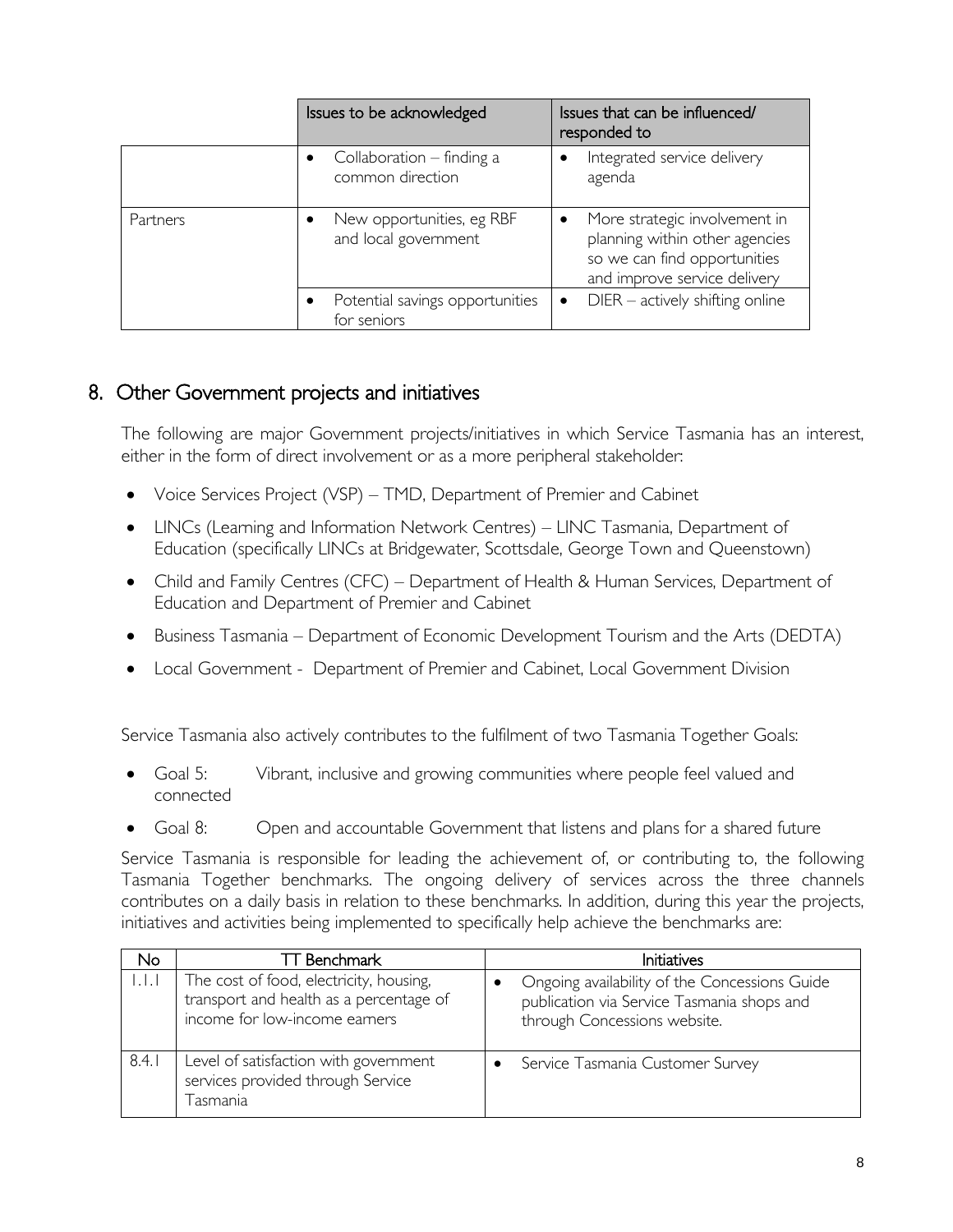| 8.4.2 | Number of Service Tasmania over the<br>counter, over the phone and online<br>government services provided to local<br>communities | Responding to requests from Agencies for<br>service development and implementation<br>Procedural Information Management System<br>$\bullet$<br>Project (PIMS)<br>Local Government Service Development<br>$\bullet$ |
|-------|-----------------------------------------------------------------------------------------------------------------------------------|--------------------------------------------------------------------------------------------------------------------------------------------------------------------------------------------------------------------|
| 8.4.3 | People who feel comfortable in contacting<br>someone in government for information                                                | Service Tasmania Customer Survey<br>$\bullet$<br>Contact Centres and Shop Channel Review<br>$\bullet$                                                                                                              |
| 8.4.4 | Proportion of people who have difficulty<br>accessing government services                                                         | Client Update Service<br>Contact Centres and Shop Channel Review<br>Service Tasmania Online 'mobile device access'<br>feasibility assessment                                                                       |

# <span id="page-8-0"></span>9. Reporting

The Service Tasmania Unit and the Lead Agencies will provide a progress report against the projects and initiatives that have been identified in the following Operational Plan. The progress report will be completed and provided to the Service Tasmania Board at each of their regular meetings.

## <span id="page-8-1"></span>10.Strategic priorities for 2012

| Priority projects             | Procedural Information Management System (PIMS) implementation                             |  |  |
|-------------------------------|--------------------------------------------------------------------------------------------|--|--|
|                               | Client Update Service (CUS) (hosting and interfaces)                                       |  |  |
|                               | Personal Information Card (PIC) replacement database                                       |  |  |
|                               | Service Provision Review                                                                   |  |  |
|                               | Fees and charges review                                                                    |  |  |
|                               | Document Verification Service Project (DVS)                                                |  |  |
|                               | Integrated Tasmanian Government Contact Centre (ITGCC) Project                             |  |  |
| Lead Agency Priority Projects | Shop refurbishment and relocation (Scottsdale, George Town Oatlands<br>Sheffield) (DPIPWE) |  |  |
|                               | PC EFTPOS (DPIPWE)                                                                         |  |  |
|                               | Voice Services Project (TMD)                                                               |  |  |
|                               | Redevelopment of STO/ strategy for online (DOE)                                            |  |  |
|                               | MRS Contract Tender (DPIPWE)                                                               |  |  |
| Program delivery              | Management of short term shop closures (community liaison and<br>advertising)              |  |  |
| (business as usual)           | Customer Surveys                                                                           |  |  |
|                               | Client Update Service                                                                      |  |  |
|                               | Procedural Information Management System (PIMS) administration                             |  |  |
|                               | Personal Information Card (PIC) service delivery                                           |  |  |
|                               | Maintaining partnerships and agency relations                                              |  |  |
|                               | Administration - Board reporting, financial management, contract<br>management             |  |  |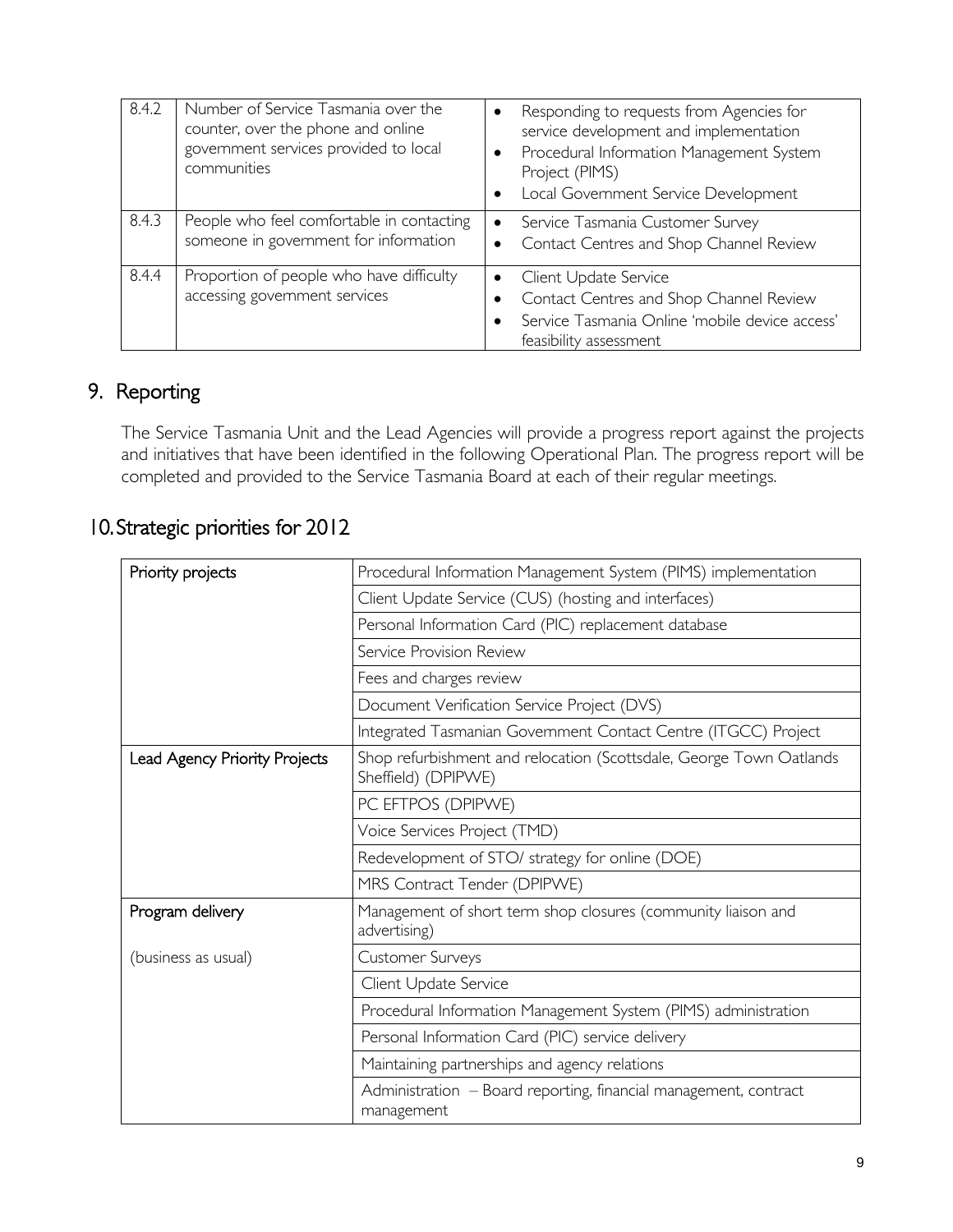| <b>Initiatives</b>                                                                                                | Local Government service development                            |  |  |
|-------------------------------------------------------------------------------------------------------------------|-----------------------------------------------------------------|--|--|
| (these initiatives have been                                                                                      | Business growth                                                 |  |  |
| identified for further<br>investigation and action should<br>resources become available or<br>priorities change). | Social media take up                                            |  |  |
|                                                                                                                   | Client account management                                       |  |  |
|                                                                                                                   | Better use by STU projects of Service Tasmania Online (ie PIMS) |  |  |
|                                                                                                                   | Integrated service delivery project                             |  |  |
|                                                                                                                   | Expansion of PIMS to public channel (ie checklist on STO)       |  |  |
|                                                                                                                   | Police checks and working with children                         |  |  |
|                                                                                                                   | Online training for STU procedures                              |  |  |
|                                                                                                                   | Queuing system assessment                                       |  |  |

Detailed information about strategic priorities is provided in Section [11](#page-10-0) of this document.

More detailed information about core program delivery is provided in 12 of this document.

Detailed information will be developed for initiatives as resources become available or they become higher priorities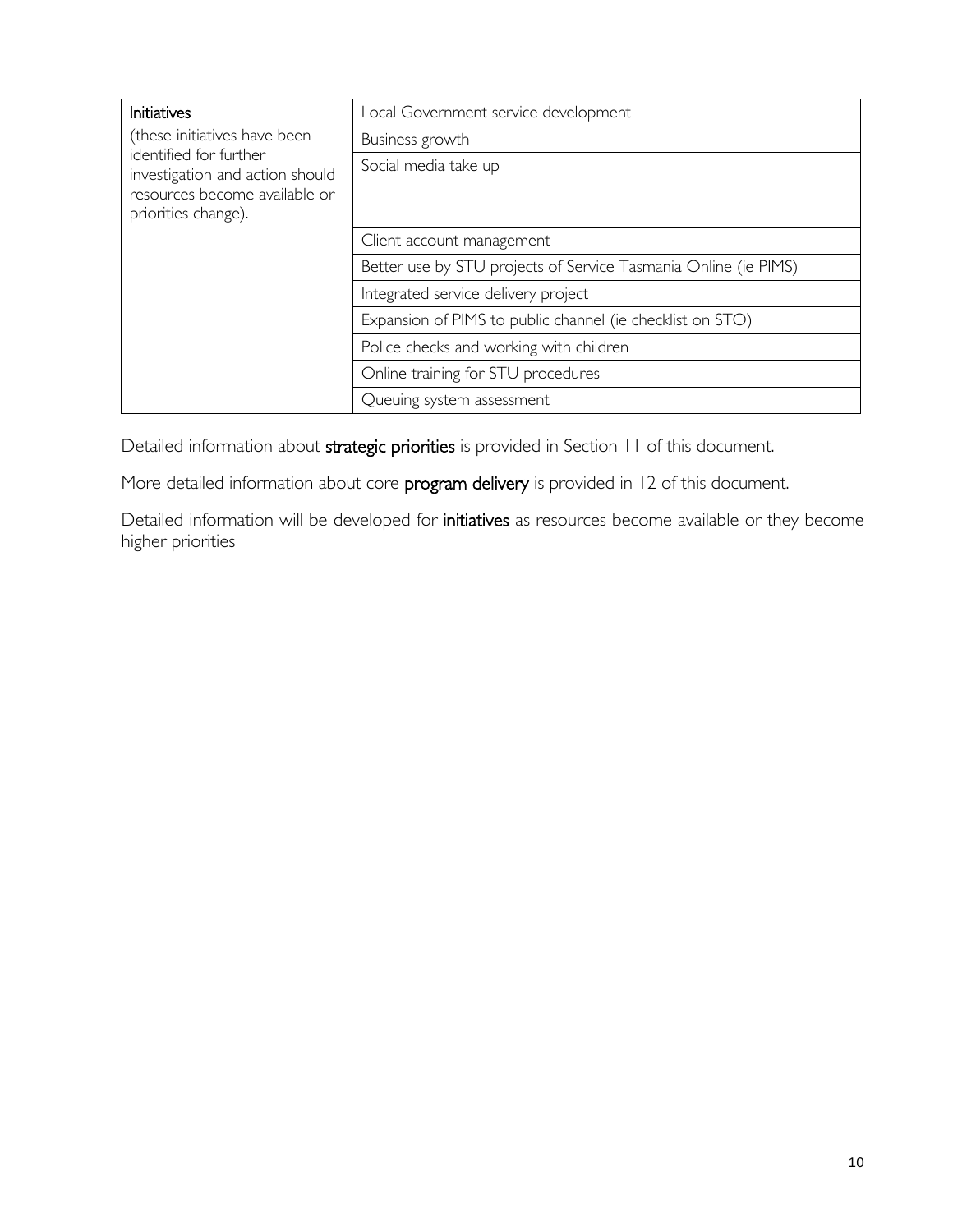# 11.Action Plan / Operational Plan

#### Projects & Initiatives - Service Tasmania Unit & Lead Agencies

<span id="page-10-0"></span>

| Project/Activities                                                         | Milestones                                                                                                                                                                                                                                                                                                                                | <b>Timelines</b>                                                                                                                                                                                         | Lead                                              | <b>Suggested Measurements</b>                                                                                                                                                                                                                                                                                                                                        |
|----------------------------------------------------------------------------|-------------------------------------------------------------------------------------------------------------------------------------------------------------------------------------------------------------------------------------------------------------------------------------------------------------------------------------------|----------------------------------------------------------------------------------------------------------------------------------------------------------------------------------------------------------|---------------------------------------------------|----------------------------------------------------------------------------------------------------------------------------------------------------------------------------------------------------------------------------------------------------------------------------------------------------------------------------------------------------------------------|
| Procedural Information<br>Management System (PIMS) for<br>Service Tasmania | Training (users & admin)<br>2.<br>Testing<br>3.<br><b>Ongoing Communication</b><br>4.<br>Rollout and deployment<br>5.<br>User Support<br>Document development -<br>6.<br>Training Guide & Business<br>Rules<br>Decommission of Quest<br>7.<br>(archive)<br><b>BSA with DPIPWE for</b><br>8.<br>Hosting<br>Support Contract for PIMS<br>9. | Sept-Oct 2012<br>2.<br>Aug-Sept 2012<br>3.<br>Ongoing during<br>2012<br>Mid Oct 2012<br>4.<br>Ongoing from Oct<br>2012<br>July - Sept 2012<br>6.<br>7.<br>Dec 2012<br>July 2012<br>8.<br>9.<br>Sept 2012 | Resource/s<br>Mike<br>Georgia<br>David<br>Madonna | Project Milestones Met:<br>Milestone timeframes<br>a)<br>achieved.<br>Satisfaction:<br>Benefits of PIMS is<br>a)<br>broadly seen to<br>outweigh the<br>disruption of<br>migration.<br><b>Effectiveness:</b><br>Stakeholders<br>a)<br>informed of changes<br>and suitably carry out<br>their obligations.<br>b) Users trained and<br>able to use PIMS<br>effectively. |
|                                                                            |                                                                                                                                                                                                                                                                                                                                           |                                                                                                                                                                                                          |                                                   | Timeliness:<br>Milestone timeframes<br>a)<br>achieved.                                                                                                                                                                                                                                                                                                               |
| Client Update Service                                                      | <b>DIER MRS</b> interface<br>2.<br><b>DPEM</b> interface<br><b>DPAC Seniors Card</b><br>interface<br>DoJ MPES interface<br>4.<br>DoTAF SRO interface<br>5.                                                                                                                                                                                | October 2012<br>2.<br>October 2012<br>3.<br>December 2012<br>Early 2013 (or<br>4.<br>sooner)<br>TBC (likely 4 <sup>th</sup> qtr of<br>5.                                                                 | Don<br>Madonna                                    | Project Milestones Met:<br>Interfaces for DIER,<br>a)<br>DPAC, DPEM and<br>DOJ implemented.<br>Milestones 8-12<br>b)<br>achieved.                                                                                                                                                                                                                                    |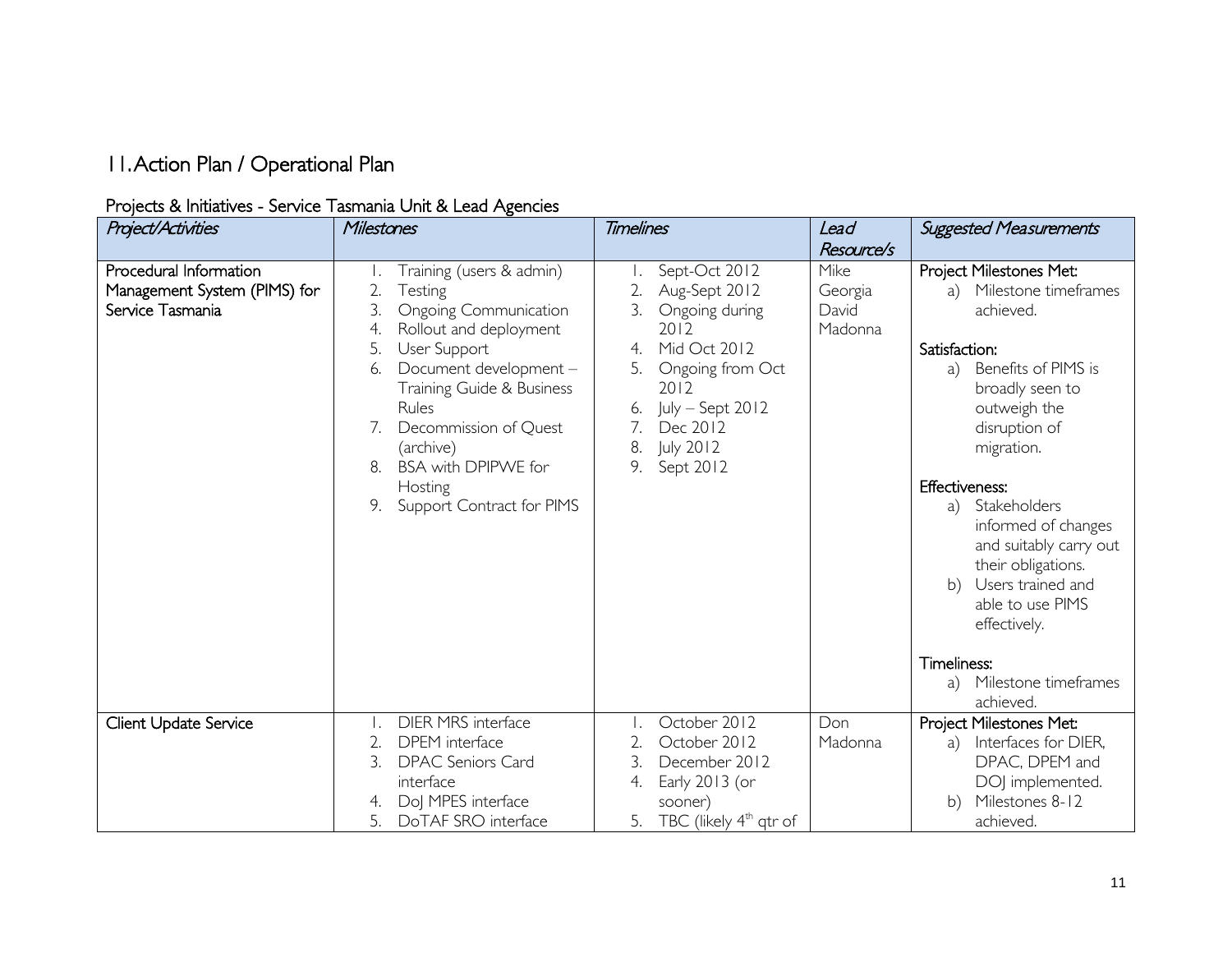| <b>Project/Activities</b>       | Milestones                                                                                                                                                                                                                                                                                                           | <b>Timelines</b>                                                                                                                                                                                  | Lead       | <b>Suggested Measurements</b>                                                                                                                                                                                                                                                                                                                                                                                                                                                                                                                                                                                                                                        |
|---------------------------------|----------------------------------------------------------------------------------------------------------------------------------------------------------------------------------------------------------------------------------------------------------------------------------------------------------------------|---------------------------------------------------------------------------------------------------------------------------------------------------------------------------------------------------|------------|----------------------------------------------------------------------------------------------------------------------------------------------------------------------------------------------------------------------------------------------------------------------------------------------------------------------------------------------------------------------------------------------------------------------------------------------------------------------------------------------------------------------------------------------------------------------------------------------------------------------------------------------------------------------|
|                                 |                                                                                                                                                                                                                                                                                                                      |                                                                                                                                                                                                   | Resource/s |                                                                                                                                                                                                                                                                                                                                                                                                                                                                                                                                                                                                                                                                      |
|                                 | DOE LINC interface<br>6.<br>DHHS Breast Screen and<br>7.<br>Pap Smear Register<br>interfaces<br>Hosting arrangements (incl.<br>8.<br>RFQ)<br>Review funding model for<br>CUS for 2013/14<br>10. Governance arrangements<br>for ongoing service<br>11. MOUs for 2013/14 fy<br>12. Explore new client<br>opportunities | 2013/14 FY)<br>TBC (unlikely)<br>6.<br>TBC (likely 4 <sup>th</sup> qtr of<br>7.<br>2013/14 FY)<br>August 2012<br>8.<br>December 2012<br>9.<br>10. December 2012<br>11. March 2013<br>12. On-going |            | Satisfaction:<br>Increased quality of<br>a)<br>the change of address<br>data for participating<br>business units.<br>Increased quantity of<br>b)<br>notifications for<br>participating business<br>units.<br><b>Effectiveness:</b><br>Overall reduction in<br>a)<br>data entry for CUS<br>(i.e. CSO's entering<br>only once through<br>MRS).<br>Reduction in time to<br>b)<br>update client records<br>(i.e. moving towards<br>'real time').<br>Cost effective funding<br>$\mathsf{C}$<br>model for<br>participating business<br>units for the 2013/14<br>(and longer term).<br>Timeliness:<br>Milestone timeframes<br>a)<br>achieved (noting<br>some of the "likely |
| Personal Information Card (PIC) | Research options                                                                                                                                                                                                                                                                                                     | Completed (to be                                                                                                                                                                                  | Don        | interfaces").<br>Project Milestones Met:                                                                                                                                                                                                                                                                                                                                                                                                                                                                                                                                                                                                                             |
|                                 |                                                                                                                                                                                                                                                                                                                      |                                                                                                                                                                                                   |            |                                                                                                                                                                                                                                                                                                                                                                                                                                                                                                                                                                                                                                                                      |
| Replacement database            | Identify preferred option<br>2.                                                                                                                                                                                                                                                                                      | reviewed once                                                                                                                                                                                     | Madonna    | Milestone timeframes<br>a)                                                                                                                                                                                                                                                                                                                                                                                                                                                                                                                                                                                                                                           |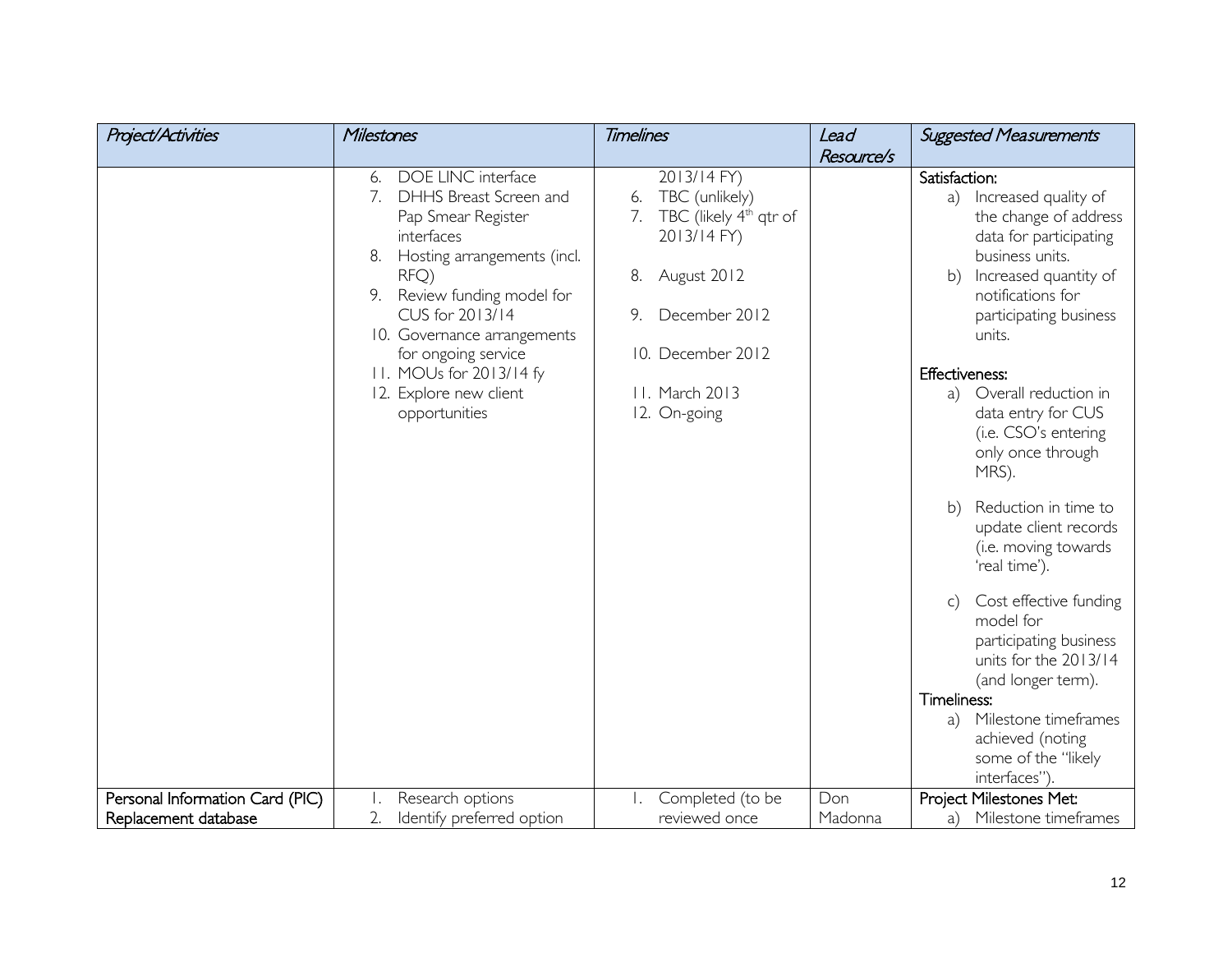| <b>Project/Activities</b>      | Milestones                                                                                                                                                                                                                                                                                                   | <b>Timelines</b>                                                                                                                                                                                                                                              | Lead          | <b>Suggested Measurements</b>                                                                                                                                                                                                                                                                                                                                                  |
|--------------------------------|--------------------------------------------------------------------------------------------------------------------------------------------------------------------------------------------------------------------------------------------------------------------------------------------------------------|---------------------------------------------------------------------------------------------------------------------------------------------------------------------------------------------------------------------------------------------------------------|---------------|--------------------------------------------------------------------------------------------------------------------------------------------------------------------------------------------------------------------------------------------------------------------------------------------------------------------------------------------------------------------------------|
|                                |                                                                                                                                                                                                                                                                                                              |                                                                                                                                                                                                                                                               | Resource/s    |                                                                                                                                                                                                                                                                                                                                                                                |
|                                | 3.<br>Determine system<br>requirements/specification<br>RFQ (if required)<br>4.<br>Transition, testing & training<br>5.<br>Implementation<br>6.<br>7.<br>Decommission (archive)<br>old system                                                                                                                | project<br>recommences)<br>Commence in July<br>2.<br>(in preparation for<br>August Board<br>meeting)<br>November 2012<br>3.<br><b>TBC</b><br>4.<br>5.<br>December 2012-<br>March 2013<br>April 2012 or earlier<br>6.<br>7.<br>I month after<br>implementation |               | achieved.<br>Satisfaction:<br>Increased confidence /<br>a)<br>stability in new<br>solution (eg data<br>recovery)<br>If MRS solution $=$<br>b)<br>increased level of<br>confidence in EOI<br>(continuity of identity)<br><b>Effectiveness:</b><br>System reliability<br>a)<br>Transition of existing<br>b)<br>data to new system<br>(or archived<br>accordingly)<br>Timeliness: |
|                                |                                                                                                                                                                                                                                                                                                              |                                                                                                                                                                                                                                                               |               | Milestone timeframes<br>a)<br>achieved.                                                                                                                                                                                                                                                                                                                                        |
| Service Provision Review (SPR) | Continue Staff Consultation<br>Τ.<br>2.<br>Continue Union<br>Consultation<br>3.<br>Commence Council<br>Consultation<br>Develop Implementation<br>4.<br>Strategy (i.e. inclusive of<br>process/tools to implement<br>change).<br>5.<br>Develop case<br>management/reporting tool<br>(i.e. to monitor changes) | Ongoing<br>2.<br>Ongoing<br>3.<br>Commence in May<br>2012 and conclude<br>June/July 2012.<br>June/July 2012<br>5.<br>June/July 2012<br>October 2012<br>6.<br>7.<br>I January 2013<br>8.<br>30 June 2013                                                       | Ross<br>David | Project Milestones Met:<br>Eight identified<br>a)<br>milestones delivered<br>by 30 June 2013.<br>Satisfaction:<br>Less than 2% of<br>a)<br>transactions result in<br>customer complaints<br>(per region).<br>b) Key stakeholders,<br>including staff, were<br>regularly consulted                                                                                              |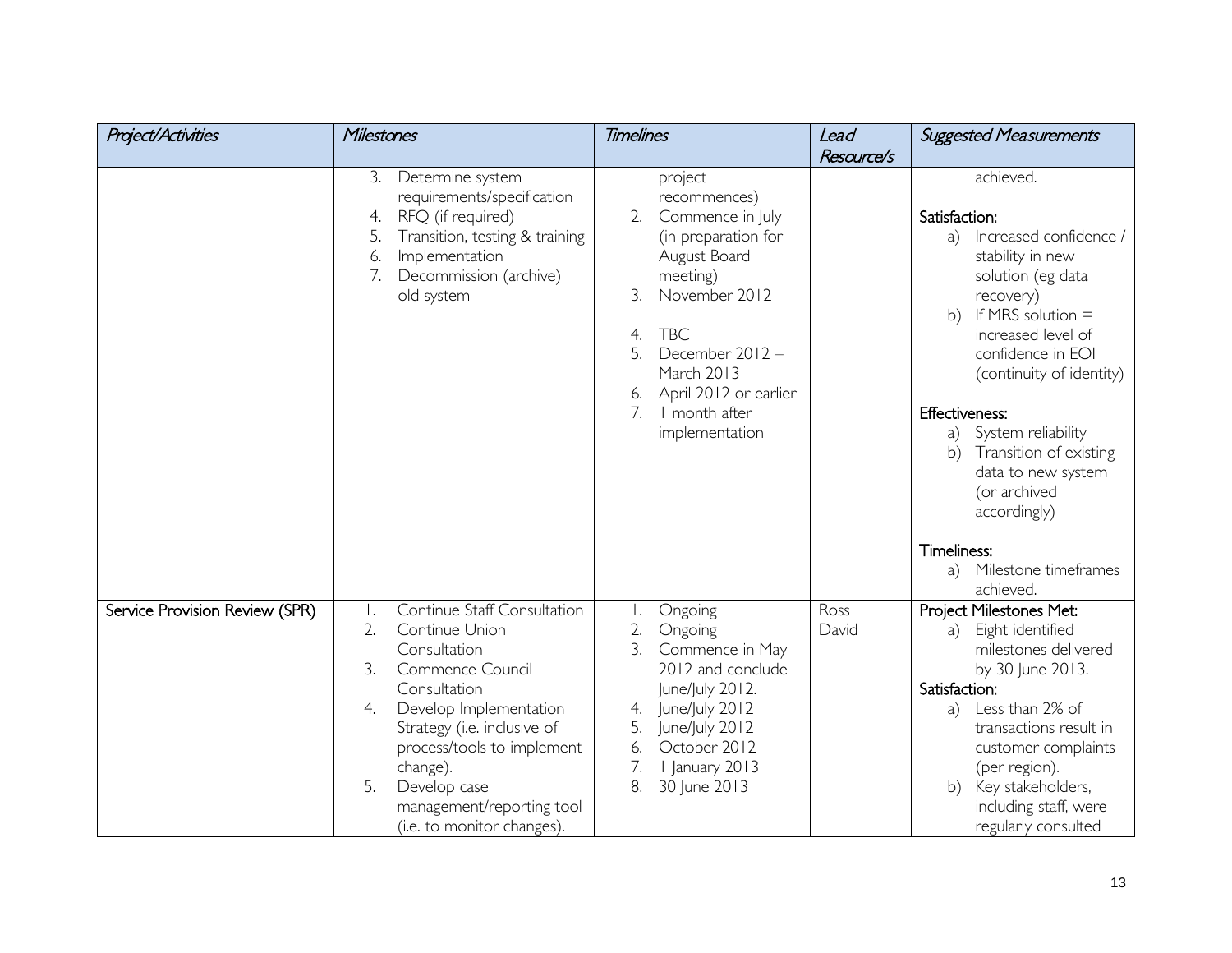| <b>Project/Activities</b> | Milestones                                                                                                                                                                                                                                                                                                                   | <b>Timelines</b>                                                                                                                              | Lead                      | <b>Suggested Measurements</b>                                                                                                                                                                                                                                                                              |
|---------------------------|------------------------------------------------------------------------------------------------------------------------------------------------------------------------------------------------------------------------------------------------------------------------------------------------------------------------------|-----------------------------------------------------------------------------------------------------------------------------------------------|---------------------------|------------------------------------------------------------------------------------------------------------------------------------------------------------------------------------------------------------------------------------------------------------------------------------------------------------|
|                           |                                                                                                                                                                                                                                                                                                                              |                                                                                                                                               | Resource/s                |                                                                                                                                                                                                                                                                                                            |
|                           | Public awareness campaign.<br>6.<br>7.<br>Open shops based on new<br>conditions.                                                                                                                                                                                                                                             |                                                                                                                                               |                           | about the proposed<br>changes.                                                                                                                                                                                                                                                                             |
|                           | 8.<br>Implement all individual staff<br>changes.                                                                                                                                                                                                                                                                             |                                                                                                                                               |                           | Effectiveness:<br>Shop opening hours<br>a)<br>implemented as<br>proposed by 2<br>January 2013.<br>b) Overall support for<br>the revised shop<br>structures. To be<br>measured through<br>comments from the<br>Shop Operations<br>Group, Regional and<br>Shop Managers.                                     |
|                           |                                                                                                                                                                                                                                                                                                                              |                                                                                                                                               |                           | Timeliness:<br>Milestone timeframes<br>a)<br>achieved.                                                                                                                                                                                                                                                     |
| Fees & Charges Review     | Complete jurisdictional<br>research<br>Review competitor pricing<br>2.<br>structures (i.e. Australia<br>Post)<br>Consult Treasury<br>3.<br>Develop options for<br>4.<br>consideration<br>Develop consultation<br>5.<br>strategy (i.e. Agencies and<br>Partners).<br>Finalise and implement fee<br>structure and methodology. | July 2012<br>Ι.<br>2.<br>July 2012<br>3.<br>August 2012<br>4.<br>July/August 2012<br>5.<br>Oct - Dec 2012<br>2013-14 financial<br>6.<br>year. | Imogen<br>David<br>Andrew | Project Milestones Met:<br>a) All six milestones met.<br>Satisfaction:<br>Stakeholders<br>a)<br>(agencies and<br>partners) are<br>consulted during the<br>project.<br>b) The revised fees and<br>charges structure and<br>methodology are<br>accepted, understood<br>and implemented<br>across the Service |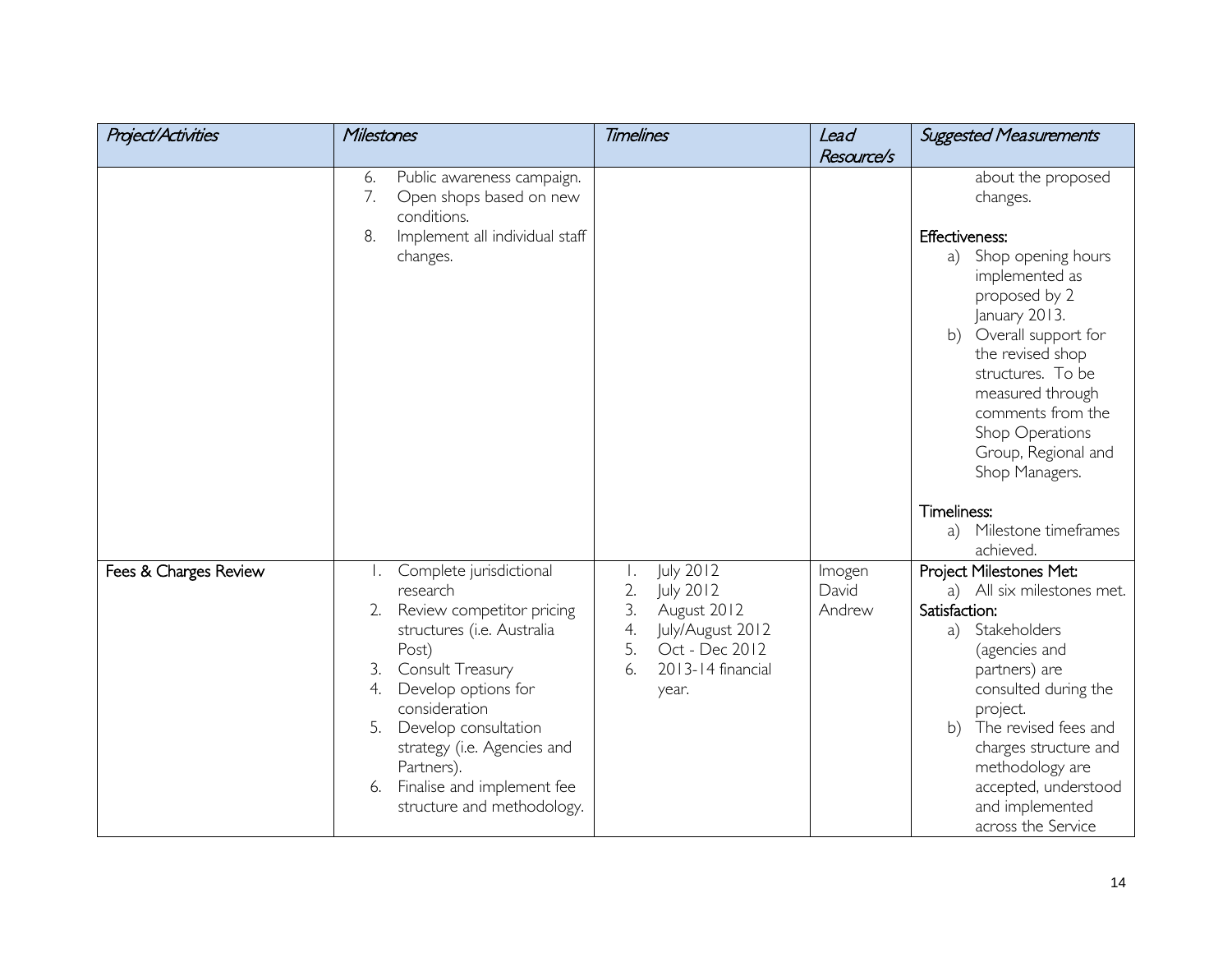| <b>Project/Activities</b>                                    | Milestones                                                                                                                                                                                                                                    | <b>Timelines</b>                                                                                                                                    | Lead       | <b>Suggested Measurements</b>                                                                                                                                                                                                                                                                                                                                                                                                                                      |
|--------------------------------------------------------------|-----------------------------------------------------------------------------------------------------------------------------------------------------------------------------------------------------------------------------------------------|-----------------------------------------------------------------------------------------------------------------------------------------------------|------------|--------------------------------------------------------------------------------------------------------------------------------------------------------------------------------------------------------------------------------------------------------------------------------------------------------------------------------------------------------------------------------------------------------------------------------------------------------------------|
|                                                              |                                                                                                                                                                                                                                               |                                                                                                                                                     | Resource/s |                                                                                                                                                                                                                                                                                                                                                                                                                                                                    |
|                                                              |                                                                                                                                                                                                                                               |                                                                                                                                                     |            | Tasmania network.<br>Effectiveness:<br>a) A clear structure for<br>the fees and charges.<br>b) A methodology for<br>future reviews of the<br>fees and charges.<br>Timeliness:<br>a) All six milestone<br>timeframes achieved.                                                                                                                                                                                                                                      |
| Integrated Tasmanian<br>Government Contact Centre<br>Project | <b>Business Case submission</b><br>Ι.<br>2.<br>Implementation planning<br>3.<br>Shop modifications<br>4.<br>Contact centre<br>infrastructure tender (if<br>required, dependent on<br>VSP outcomes)<br>GCC transfer/change<br>5.<br>management | 27 July 2012<br>September -<br>2.<br>November 2012<br>3.<br>By 30 June 2013<br>November 2012-<br>4.<br>March 2013<br>By 30 June 2013<br>5.<br>(TBC) | Mike       | Project Milestones Met:<br>a) All five milestones<br>met.<br>Satisfaction:<br>a) Clearly defined<br>planning schedule<br>with agreed actions<br>identified to be<br>completed from<br>December 2012<br>through to June 2014.<br><b>Business Case</b><br>b)<br>approved by<br>Treasury.<br>Effectiveness:<br>a) Visible public support<br>from Heads of<br>Agencies for the<br>Project.<br>b) Obtain formal<br>endorsement/support<br>from the ICT Policy<br>Board. |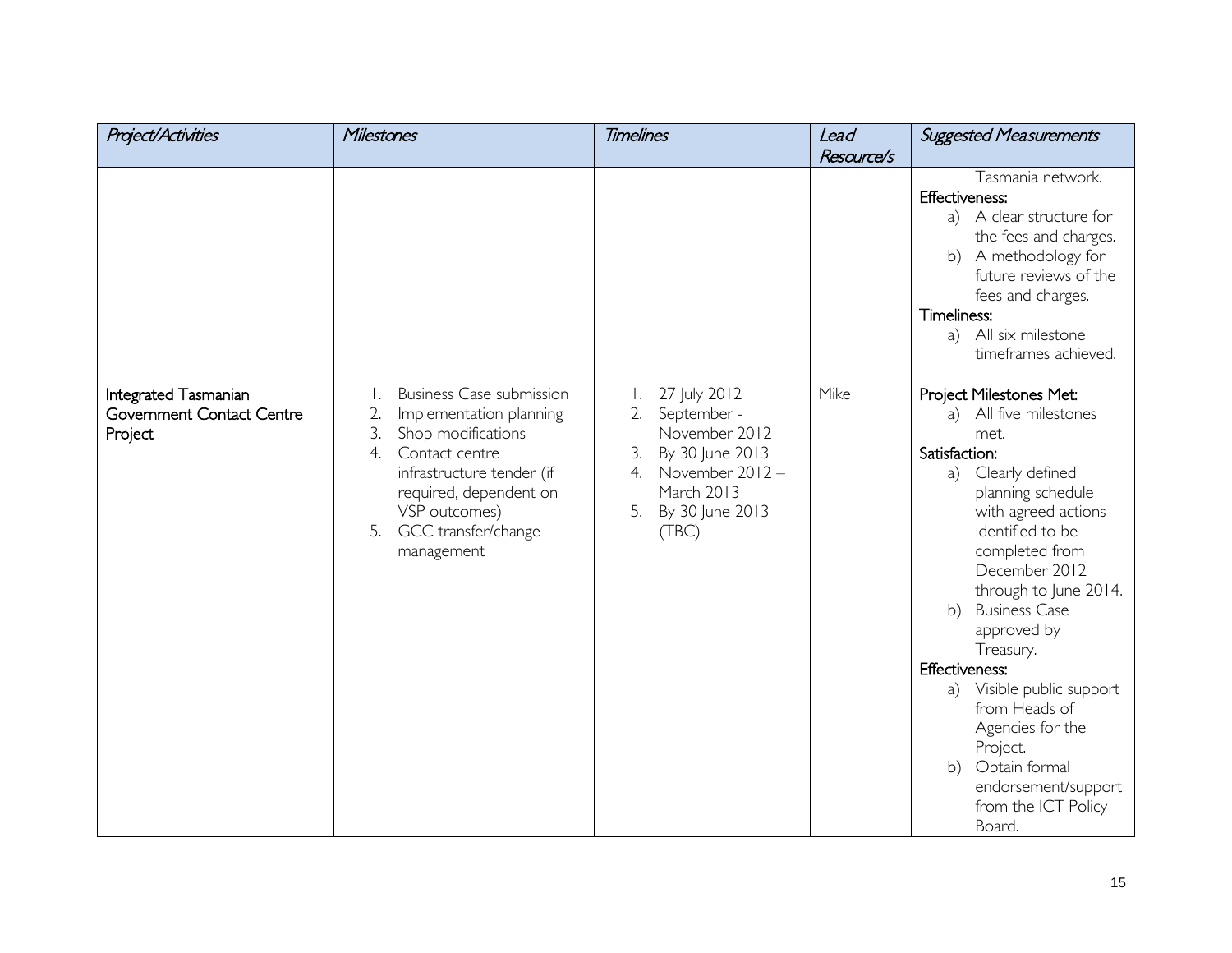| <b>Project/Activities</b>              | <b>Milestones</b>                                                                                                                                                                                                                                                                                                                                                                                                           | <b>Timelines</b>                                                                                                                                 | Lead       | <b>Suggested Measurements</b>                                                                                                                                                                                                                                                                            |
|----------------------------------------|-----------------------------------------------------------------------------------------------------------------------------------------------------------------------------------------------------------------------------------------------------------------------------------------------------------------------------------------------------------------------------------------------------------------------------|--------------------------------------------------------------------------------------------------------------------------------------------------|------------|----------------------------------------------------------------------------------------------------------------------------------------------------------------------------------------------------------------------------------------------------------------------------------------------------------|
|                                        |                                                                                                                                                                                                                                                                                                                                                                                                                             |                                                                                                                                                  | Resource/s |                                                                                                                                                                                                                                                                                                          |
|                                        |                                                                                                                                                                                                                                                                                                                                                                                                                             |                                                                                                                                                  |            | Timeliness:<br>All five milestones<br>a)<br>completed by<br>identified timeframe.                                                                                                                                                                                                                        |
| Document Verification Service<br>(DVS) | Review service delivery<br>model to access DVS Hub<br>with DPIPWE IT.<br>Consult STU, BDM and<br><b>DPIPWE</b><br>Business and IT areas<br>Determine cost impacts<br>3.<br>and obtain approval for<br>project variation.<br>Consult with PIC<br>4<br>coordinator, STU, Attorney<br>General's Office regarding<br>MOU for DVS service for<br>Tasmania<br>Arrange to sign MOU<br>5.<br>Hand over IT component<br>to implement | 27 July 2012<br>August - September<br>2012<br>3<br>$October -$<br>November 2012<br>November $2012 -$<br>4<br>January 2013<br>February 2013<br>5. | Andrew     | Project Milestones Met:<br>Milestone timeframes<br>a)<br>achieved.<br>Satisfaction:<br>Increased level of<br>a)<br>confidence in EOI of<br>applicants<br>Limited number of<br>b)<br>rejections on<br>verification of<br>documents presented<br>for PIC<br><b>Effectiveness:</b><br>a) System reliability |
|                                        | 6.                                                                                                                                                                                                                                                                                                                                                                                                                          | 6.                                                                                                                                               |            |                                                                                                                                                                                                                                                                                                          |

# 12.Core Activities of the Service Tasmania Unit

<span id="page-15-0"></span>

| Activity                      | Key tasks                 | Resources | <b>Suggested Measurements</b>                                                 |
|-------------------------------|---------------------------|-----------|-------------------------------------------------------------------------------|
| Executive Support for Service | Board meeting preparation | Madonna   | <b>Timeliness</b>                                                             |
| Tasmania Board                | Board membership          | Kathy     | Feedback from Board<br>members on the quality and<br>usefulness of the papers |
| Financial management          | Billing for services      | David     | Timeliness                                                                    |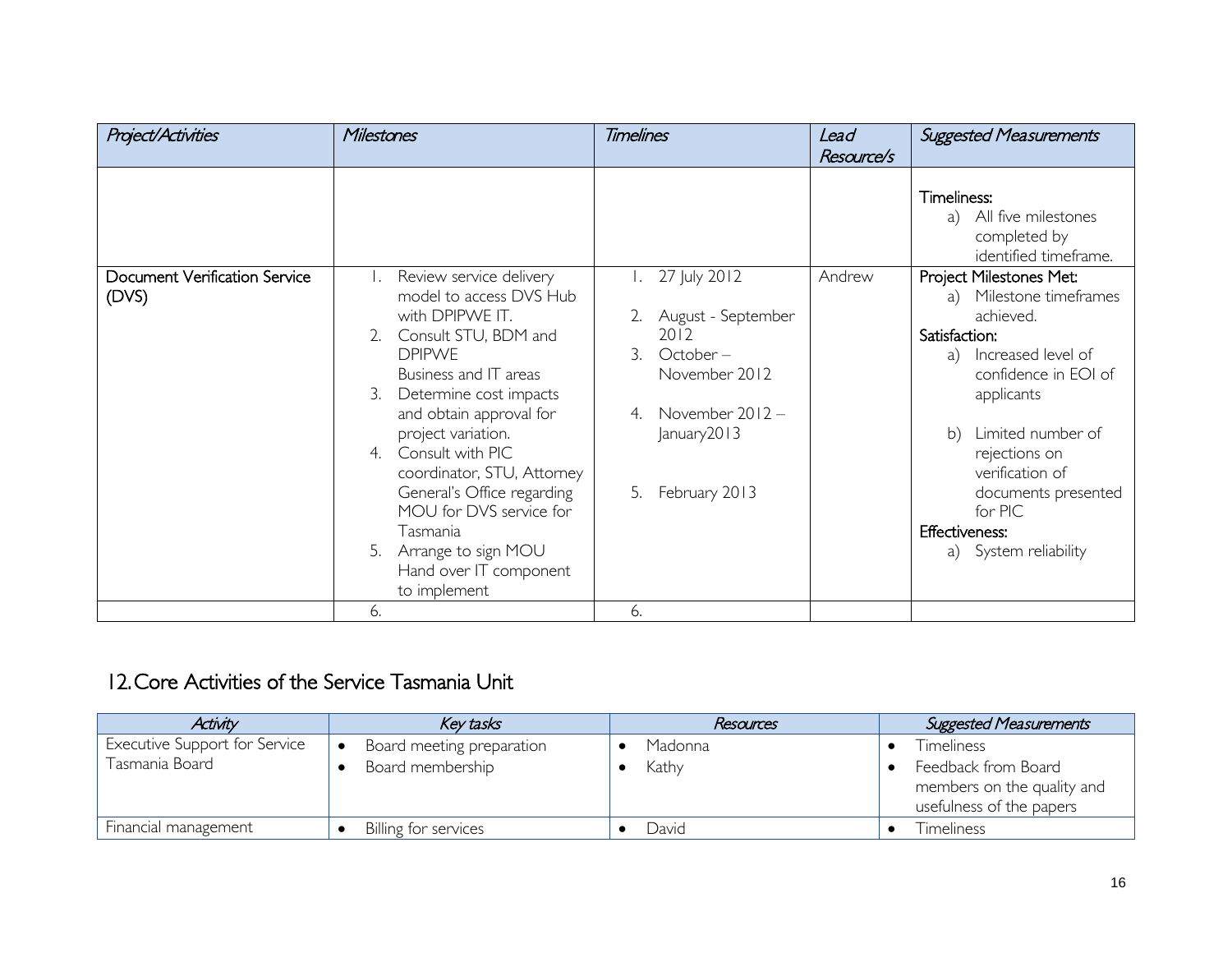| <b>Activity</b>                                        | Key tasks                                                                                                                                                                                                                                                                                                                          | Resources                           | <b>Suggested Measurements</b>                                                                                                                                                   |
|--------------------------------------------------------|------------------------------------------------------------------------------------------------------------------------------------------------------------------------------------------------------------------------------------------------------------------------------------------------------------------------------------|-------------------------------------|---------------------------------------------------------------------------------------------------------------------------------------------------------------------------------|
|                                                        | Enquiries from Client Agencies<br>Analysis of TRACS data<br>$\bullet$<br>Board reporting<br>$\bullet$<br>Review of TRACS reporting and<br>$\bullet$<br>billing processes                                                                                                                                                           | Madonna                             | Accuracy of reports.<br>$\bullet$                                                                                                                                               |
| Agreements and contracts                               | Review of existing agreements<br>$\bullet$<br>Negotiation of new agreements<br>$\bullet$                                                                                                                                                                                                                                           | Andrew<br>$\bullet$                 | Client/partner feedback<br>$\bullet$<br>Renewal of contracts within<br>agreed timeframes                                                                                        |
| Community Engagement                                   | Customer survey and customer<br>$\bullet$<br>communications<br>Routine advertising (holidays, shop<br>$\bullet$<br>closures, relocations etc)                                                                                                                                                                                      | Georgia<br>$\bullet$                | Customer/staff feedback on<br>the survey itself.<br>Participation rates<br>Effectiveness of advertising -<br>well informed customers,<br>reduction in complaints.               |
| Executive support for Premier<br>and senior DPAC staff | Ministerial and other briefing<br>papers<br>Ministerial correspondence<br>$\bullet$<br>Departmental planning and<br>$\bullet$<br>reporting documentation                                                                                                                                                                           | Kathy<br>Ross<br>Georgia<br>Madonna | Feedback on the quality of<br>advice and the documentation<br>provided.<br>Timeliness of responses.<br>Effectiveness of planning<br>documentation.                              |
| Service development                                    | Identification, development and<br>implementation of new services                                                                                                                                                                                                                                                                  | Andrew<br>$\bullet$                 | Establishment of new services.                                                                                                                                                  |
| <b>Operation Client Update</b><br>Service              | <b>Quality Assurance</b><br>$\bullet$<br>QA of system operation<br>$\bullet$<br>Liaison with participating agencies<br>and customers<br>System changes to support<br>$\bullet$<br>operational requirements and new<br>business processes<br>Decommission of current system<br>$\bullet$<br><b>Statistic Reporting</b><br>$\bullet$ | Madonna<br>Don<br>$\bullet$         | Increased participation from<br>agencies/partners in CUS<br>Positive feedback from users of<br>system and users of data<br>Increased customer uptake of<br>online notification. |
| Operation of the Tasmanian<br>Government Personal      | Data entry and monitoring of card<br>management software                                                                                                                                                                                                                                                                           | Madonna<br>Don<br>$\bullet$         | Increase in PIC applications<br>Reduction in fraud                                                                                                                              |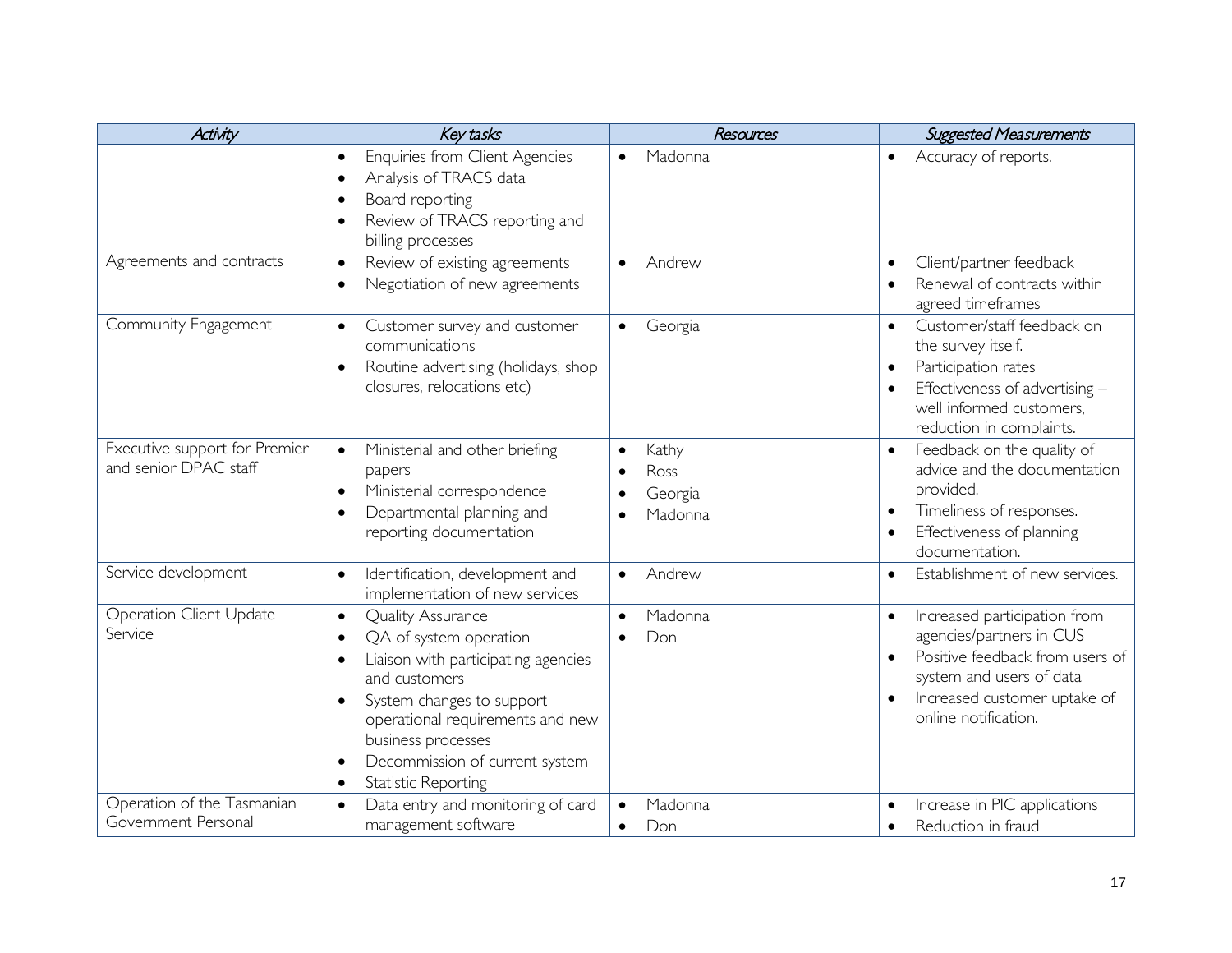| <b>Activity</b>                                                                                          | Key tasks                                                                                                                                                                                                                               | Resources                               | <b>Suggested Measurements</b>                                                                                                                                                                                                                           |
|----------------------------------------------------------------------------------------------------------|-----------------------------------------------------------------------------------------------------------------------------------------------------------------------------------------------------------------------------------------|-----------------------------------------|---------------------------------------------------------------------------------------------------------------------------------------------------------------------------------------------------------------------------------------------------------|
| Information Card program                                                                                 | QA of card application and issuing<br>$\bullet$<br>process<br>Liaison with customers and shop-<br>based CSOs                                                                                                                            |                                         |                                                                                                                                                                                                                                                         |
| Operation of Service<br>Tasmania's procedural<br>information management<br>systems (Quest and then PIMS) | QA of all procedural files<br>$\bullet$<br>Publishing all files<br>Reviewing files<br>$\bullet$<br>Administering feedback process<br>and liaison with Client Agencies<br>Deliver training to new users                                  | Madonna<br>$\bullet$<br>Georgia         | Files published, and reviewed<br>$\bullet$<br>within agreed timelines;<br>feedback processed and<br>resolved within agreed<br>timelines.<br>Increased system usage,<br>reduction in queries to<br>agencies.<br>Feedback on effectiveness of<br>training |
| Performance Management                                                                                   | Performance Management and<br>$\bullet$<br>Development Program                                                                                                                                                                          | Kathy<br>$\bullet$<br>Ross<br>$\bullet$ | Timelines met.<br>$\bullet$<br>Effectiveness of process for<br>development and review                                                                                                                                                                   |
| Records Management                                                                                       | Management of TRIM within the<br>$\bullet$<br>Service Tasmania Unit<br>environment                                                                                                                                                      | Madonna<br>$\bullet$                    | Improved folder structure and<br>usability                                                                                                                                                                                                              |
| Administration                                                                                           | Reception, coordination of records<br>$\bullet$<br>and administrative functions.<br>Procurement<br>$\bullet$<br>Executive Support for STU<br>$\bullet$<br>Diary Management<br>Travel<br>Meeting support $-$ set up and<br>minute taking | Madonna<br>$\bullet$                    | Timely support provided<br>$\bullet$                                                                                                                                                                                                                    |